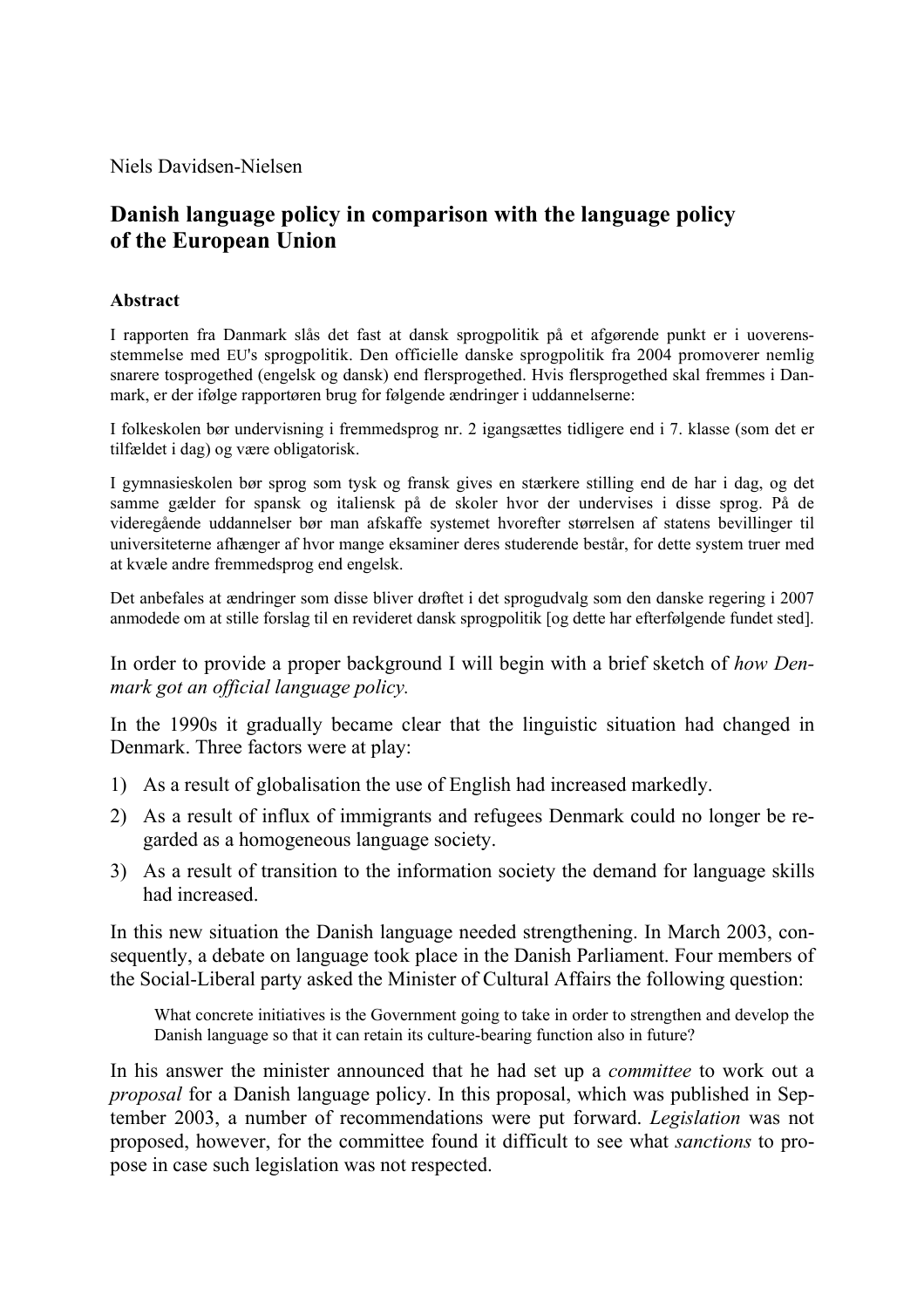On the basis of the committee's report the Danish government published its *language-policy statement* in January 2004. In the parliamentary debate on the Government's language policy, spokesmen for the opposition argued that the lack of linguistic legislation was likely to create problems in that universities and business companies could go on doing what they had done so far if they found that that was to their advantage.

### **1. The language policy of the European Union**

As you know, it is the declared policy of the Commission to promote multilingualism. The aim is *a plurilingual citizenry in a multilingual Europe.* On 22 November 2005 the European Commission passed its first announcement on multilingualism, and one year earlier Mr Ján Figel had been appointed the first commissioner with special responsibility for multilingualism.

In this announcement the importance of linguistic skills for the freedom of movement for workers and for the competitiveness of the EU is emphasised. The Commission suggests that the member states should now pass national action programmes to promote multilingualism. The member states are also asked to report – in 2007 – on the measures they have taken to promote multilingualism. Reference is made to a meeting held in the European Council in Barcelona in 2002 where it was recommended that *at least two foreign EU languages should be taught very early* to schoolchildren.

The Commission's *aim* is that all EU citizens should have practical skills in *at least two EU languages* besides their national language. In the announcement it is pointed out that there is an increasing tendency to equate 'foreign language teaching' with 'learning English'. Here the caveat is added that "English is not enough". National plans are now needed, it is stated, which can guide and coordinate actions to promote multilingualism. Attention is also drawn to *technological tools* that may promote multilingualism, for example online dictionaries, automatic translation systems, artificial speech recognition and speech synthesis. Finally, it is pointed out that improved language skills can contribute to a competitive EU economy. With respect to a more mobile work force, command of more than one foreign language is obviously desirable.

Since this announcement on multilingualism was made the Commission has started developing an *indicator* for language competence in order to *benchmark* the competence of pupils in two foreign languages at the end of their primary education. In this investigation the schoolchildren's ability to read, listen and write will be tested. I have been informed by the Danish Ministry of Education that Denmark will in all likelihood participate in this large-scale project, which is scheduled for 2010.

This language indicator – a kind of foreign language PISA investigation – is described in a document produced by the Commission in September 2007 on the implementation of the national action plans to promote multilingualism. Multilingualism has also been strengthened in that a commissioner has been appointed for this area exclusively, Mr Orban from Romania.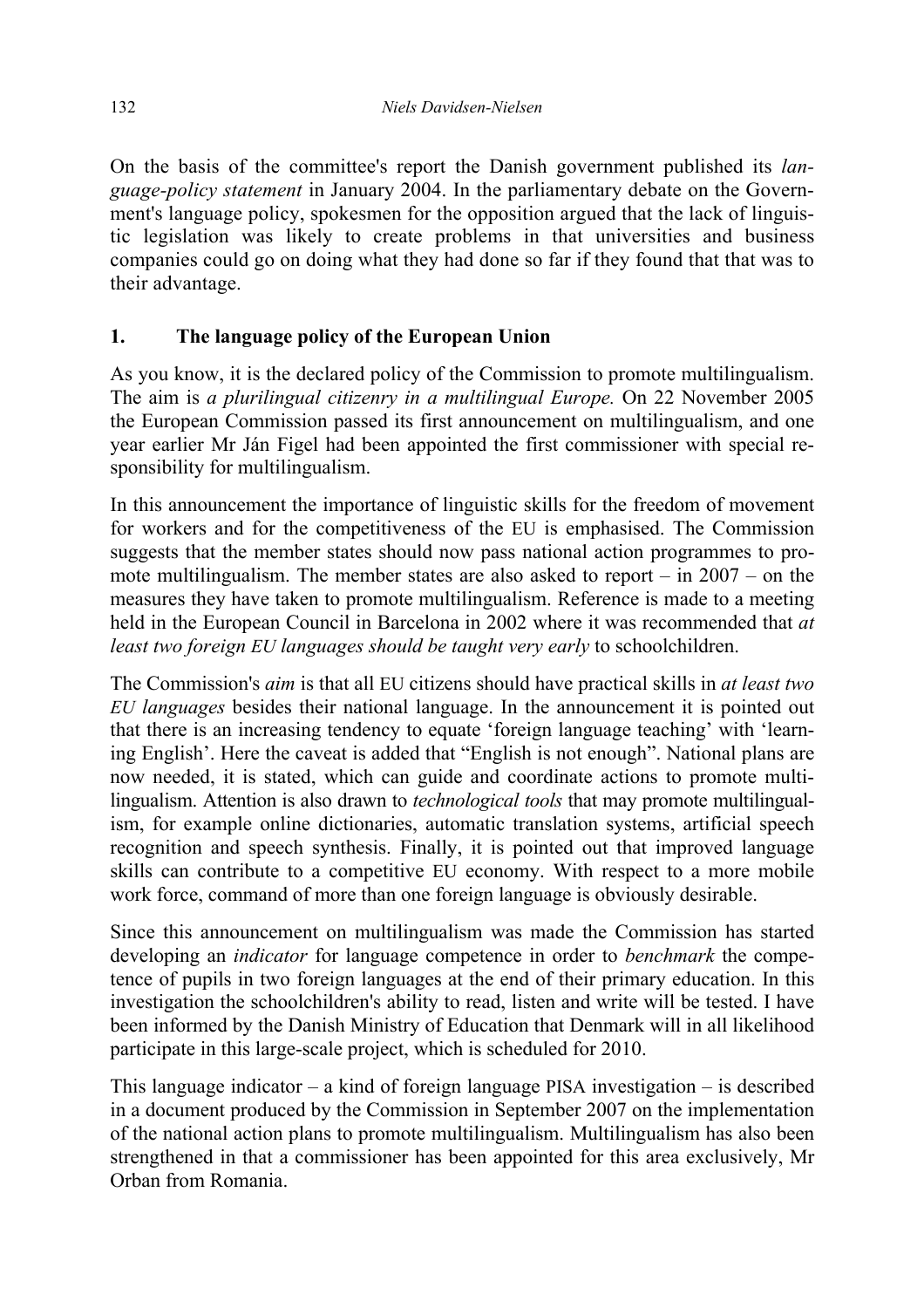On November 15 2007 – in just a couple of days – the European ministers of education will hold a meeting where one of the points on the agenda is 'towards a multilingual Europe'. So there is no doubt that the EU is keeping the multilingual pot boiling. This can also be seen from the fact that the Commission has set up an expert committee on multilingualism, with eight members.

## **2. How does the Danish language policy relate to the policy of the European Union?**

The goal of *plurilingualism is not reflected explicitly* in the official Danish language policy from 2004. The only statement that refers to plurilingualism is the following on the *Nordic languages*: "The Nordic language community should be imparted through language teaching from school to university." But this statement is rather free of charge for the Government, for the Scandinavian languages – Danish, Norwegian and Swedish – are so closely related that the teaching of them to Scandinavians can hardly be said to represent a major challenge.

Rather than aiming at plurilingualism the Danish language policy promotes *bilingualism,* for the languages singled out for special attention are clearly Danish and English. The following is stated about the role of *Danish* in tertiary education:

Considering that students are trained to handle a number of responsible tasks in society, it is the opinion of the Government that Danish should maintain a place in tertiary education as the main language of instruction.

At the same time the significance of *English* is also expressed enthusiastically:

As part of the endeavour to make Danish universities attractive to foreign students it is absolutely crucial that courses and educations can be offered in English… [It is] gratifying that the universities have followed Parliament's request to increase the number of foreign language educational programmes. [for 'foreign language' read 'English'!]

In *primary education* the dominance of English as a foreign language is very clear: English is studied as an obligatory subject from the 3<sup>rd</sup> grade to the 9<sup>th</sup> grade. *German* can be studied as an optional subject from  $7<sup>th</sup>$  to  $9<sup>th</sup>$  grade, i.e. at a very late stage; and instead of German it is also possible to study *French* from grade 7 to 9. As compared with the situation not very long ago, German and particularly French have been weakened considerably.

It should be added, though, that primary schools have to teach at least two foreign languages, and although it is not obligatory for the pupils to study another foreign language besides English unless they wish to proceed to secondary education, most of the pupils do in fact study another foreign language besides English. Multilingualism is also involved in primary education through a requirement that there should be instruction in our neighbouring Nordic languages, Swedish and Norwegian, as part of the instruction in Danish. But among the many subjects taught this does not take up much room.

In *secondary education* the pattern with English as the dominating foreign language is largely the same. Through a major reform, natural-science and social studies subjects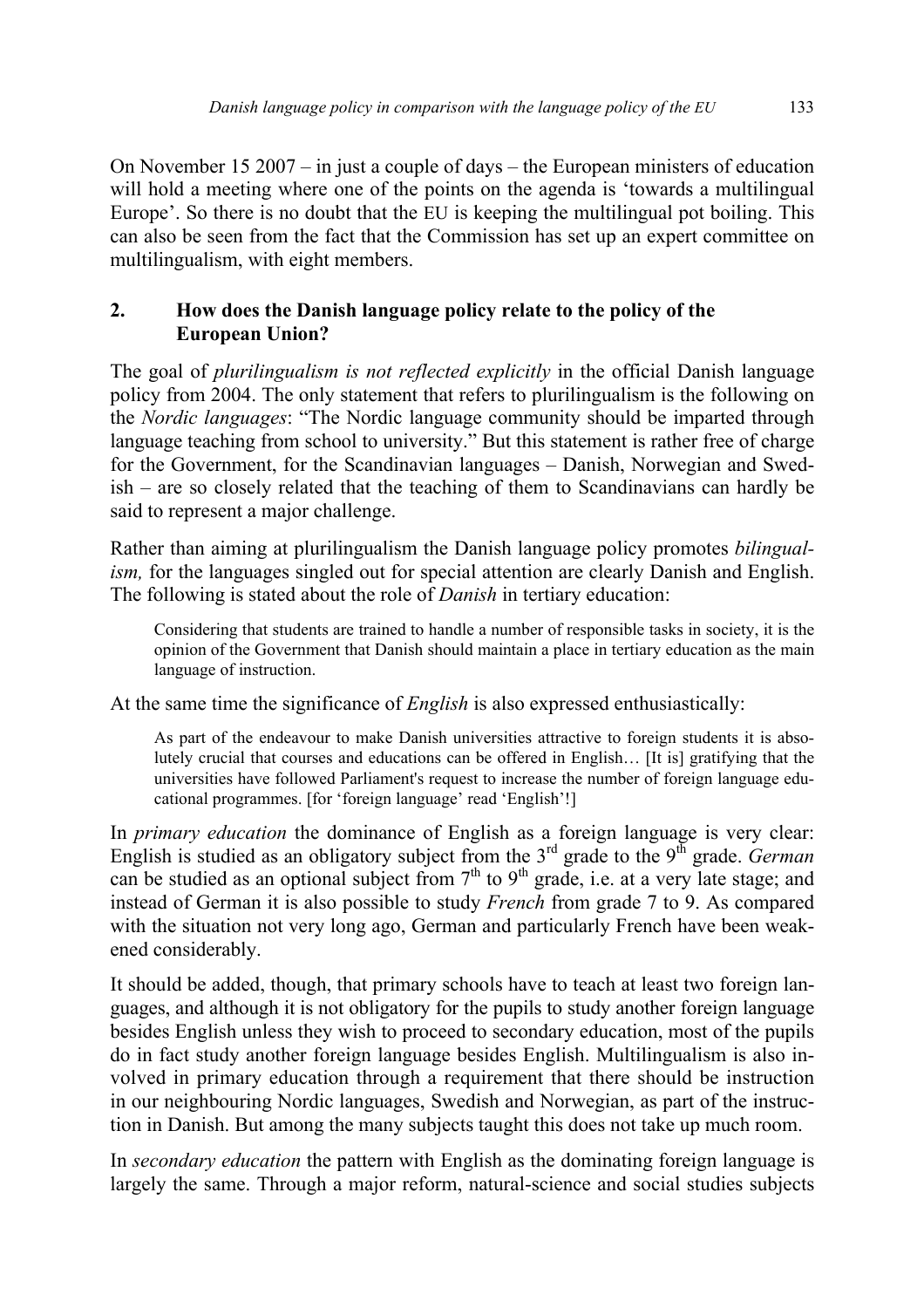were recently strengthened at this level of the educational system, and although that may have been justified, the price which was paid for it was largely paid by foreign languages other than English. This particularly goes for French, for as this language is only taught in a minority of primary schools, it usually has to be studied as a beginner's language for three years in secondary school. German, on the other hand, does not normally have the status of a beginner's language in secondary school and therefore only requires two years of study here.

In addition to English, German and French, the following languages are taught and can be studied in secondary schools in Denmark: Spanish, Italian, Chinese (which is quite popular), Russian and Arabic. Latin, on the other hand, is on its way out and only survives in a new introductory course on general principles of language.

The interest among young Danes in studying foreign languages other than English – and to a certain degree Spanish – at *university level* has fallen dramatically. Here are some facts and figures:

At the Copenhagen Business School (CBS), Italian and Russian are being closed down owing to lack of customers, for if a university has only a few students within a specific subject it gets very little funding from the state, and therefore it cannot afford to continue offering this subject.

The interest in studying German and French has also decreased dramatically. In spite of the fact that German is the largest language in the EU and that Germany is clearly Denmark's largest trading partner, the number of students wishing to study German had in 2006 dropped by 50 per cent at the University of Copenhagen since the year 2000.

The figures for French are even worse. While in the year 2000 106 students of French enrolled at the University of Copenhagen, 39 at the University of Aarhus and 13 at the University of Southern Denmark at Odense, the figures had in 2006 dropped to respectively 35 in Copenhagen, 16 in Aarhus and 0 in Odense. And at the University of Aalborg French was dropped entirely in 2006.

Has no one drawn attention to the weakened position of other foreign languages than English in Denmark and to the gradual movement from multilingualism to bilingualism? The answer to this question is yes, namely the Danish Language Council, but it should be added that our words of warning have apparently fallen on stony ground. In 2003 the Council published its proposal for guidelines for a Danish language policy. We put forward a four-point plan, and the fourth point was a recommendation that the teaching of foreign languages should be strengthened. Let me quote from our proposal:

Although English is today the world language, other languages are important as well. It should be possible to receive instruction in large foreign languages such as German (one of our neighbouring languages), French, Spanish, Russian, Japanese and Chinese. Furthermore, it is important that immigrant languages like Turkish, Arabic, Farsi and Urdu are taught in Denmark. Knowledge of these languages is an important asset, and at a point in time when strong forces influence us in the direction of decreased linguistic and cultural variation, it is important to be aware of the value of linguistic diversity and to try to retain this diversity.